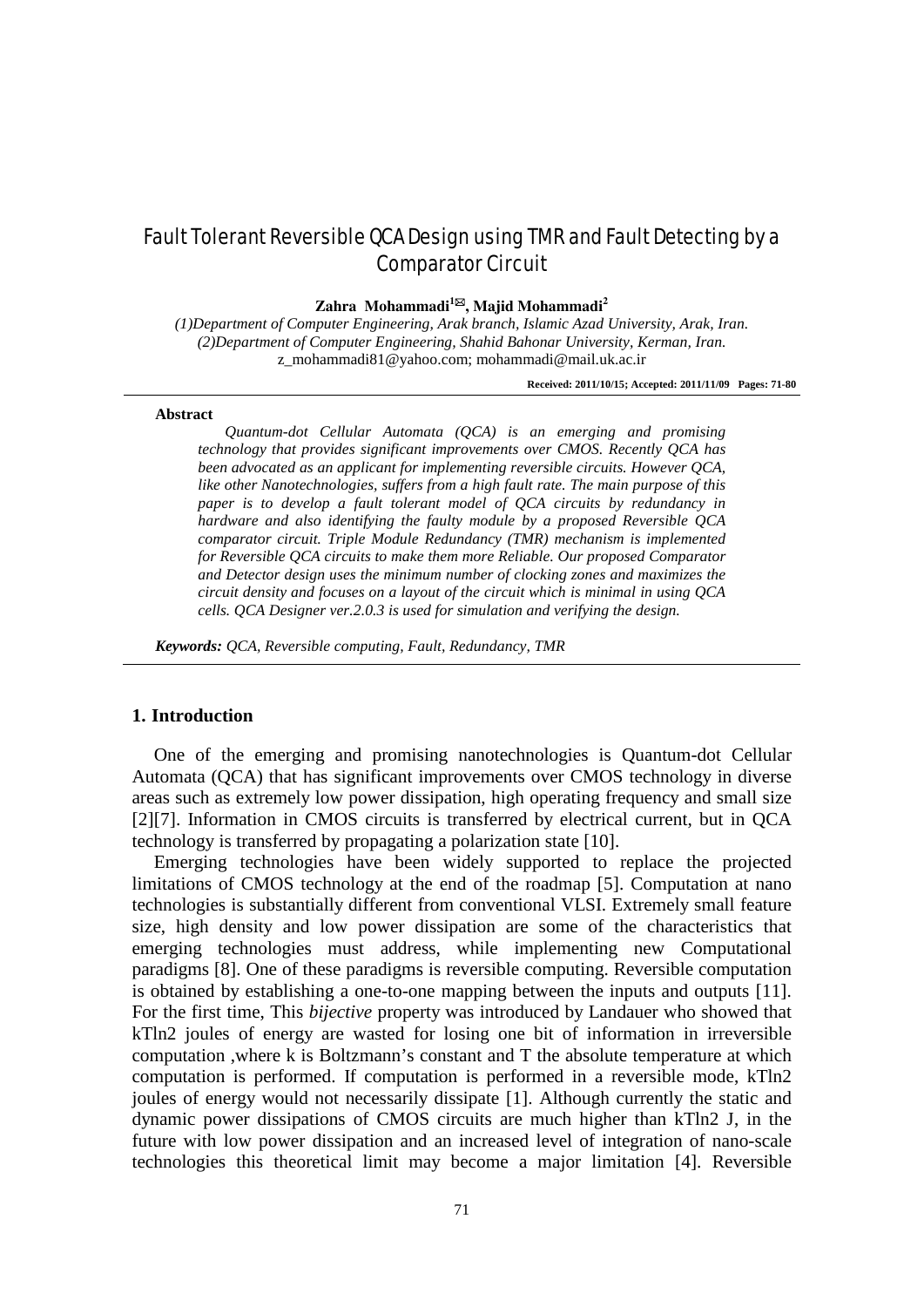computing can be employed in nano technologies such as QCA, optical computing, quantum computing and has recently attracted substantial research attention [12].

In this paper, QCA is investigated for testable implementations of reversible logic. There is a high fault rate in QCA, like other nano technologies, thus, there is a critical need to provide devices with low error rates [14]. Defects can occur in both the manufacturing phase, which is permanent, and the operational phase, which is transient. However, at the nano-scale it is extremely hard to achieve the required manufacturing tolerances [15].

Different types of redundant scheme have been proposed and used for CMOS which are also applicable to QCA. In this paper Triple Modular Redundancy (TMR) is applied to Reversible QCA circuit as a hardware redundancy mechanism. TMR is suitable for QCA implementation since the 3-input MV is the basic logic gate in QCA and requires 5 QCA cells. TMR is only able to mask a faulty module with no detection. A Reversible QCA comparator and detector circuit is proposed to detect faulty module in the TMR system. The proposed design is optimal in using the number of cells, clocking zones, delay and speed.

## **2. Review of QCA**

A set of four charge containers or "dots", which are positioned at the corners of a square, is called a QCA cell [2]. The QCA cell has two mobile electrons trapped on it and they can tunnel between dots, but not cells. The electrons are forced to the corner positions by Coulombic repulsion. The two possible polarization states are considered as logic "0" and logic "1" as shown in Figure 1. Information is transferred by electrical current in conventional circuits but in QCA technology, the Coulombic interaction connects the state of one cell to the state of others. The fundamental logic gate in QCA is the majority voter (MV) [2]. The logic function of the majority voter is MV (A, B, C)  $= AB + AC + BC$ , which can be implemented by only five QCA cells, as shown in Figure 2b. AND and OR gates are implemented by setting one input of the majority gate permanently to "0" or "1", which is called control input. The inverter is the other basic gate in QCA and is shown in Figure 2a. The binary wire and inverter chain are used as interconnect structures and are shown in Figs. 2c,d [4].



*Figure 1.QCA cell and polarization states.*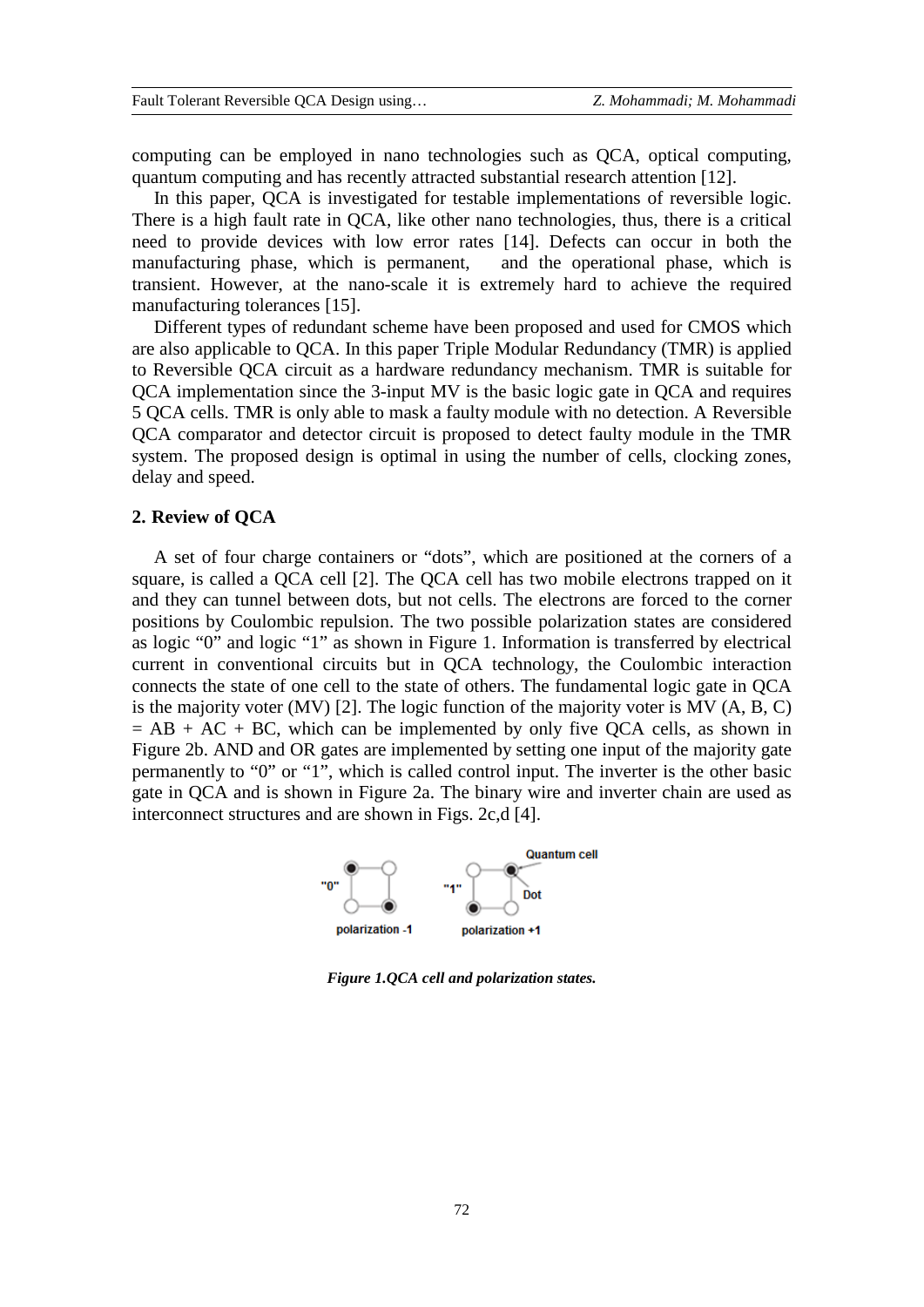

*Figure 2. Basic QCA devices.*

In VLSI circuits, timing is controlled through a reference signal which is called *clock* but timing in QCA is performed by clocking in four periodic phases such as Relax, Switch, Hold, Release phases [6]. During the Relax phase, there is no interdot barrier and a cell remains unpolarized. During the Switch phase, the interdot barrier is slowly raised and a definitive polarity is achieved under the influence of the neighbors of the cell. Actual computation takes place in this phase. In the Hold phase, barriers are high and the polarity is retained. During the Rlease phase, barriers are lowered and a cell loses its polarity. This clocking mechanism allows inherent pipelining [7][9] and obtains multi-bit information transfer for QCA implementation [4].

#### **3. Reversible computing**

Reversible computing is one of the promising technologies that do not erase information and has virtually zero heat dissipation. By definition, a system is reversible if it can operate in a backward direction. Thus, the inputs can be reproduced from the outputs. It is proved by Bennett in 1973 that no energy dissipation will occur in a system until it is able to return to its initial sate from its final state and what happened in between is not important. The logic that supports the process of computing in the backward direction in the system is called reversible logic. Reversible logic is discovered by Toffoli and Fredkin in the late 70s and early 80s [17]. For any gate to be reversible, its logic function has to be *bijective.* It means that there is a one-to-one mapping between inputs and outputs and the outputs and inputs can be uniquely produced from each other. For any Reversible gate, there is a *dual*. If a reversible gate cascades with its dual, the logical operations can run backwards [21]. If there is m inputs and n outputs in the logical function, Therefore,  $m = n$  is a necessary condition for a gate to be reversible [13]. Several reversible logic gates have since been proposed, including the Feynman gate, Toffoli gate, Fredkin gate Peres gate and the Margolus gate.

#### **4. Fault Tolerance in QCA Using TMR**

There is a high fault rate in the manufacturing of molecular QCA circuits, like other nano-scale technologies. To obtain a reliable computing system in QCA, Different types of redundant scheme are applicable to QCA. Faults can occur in both manufacturing and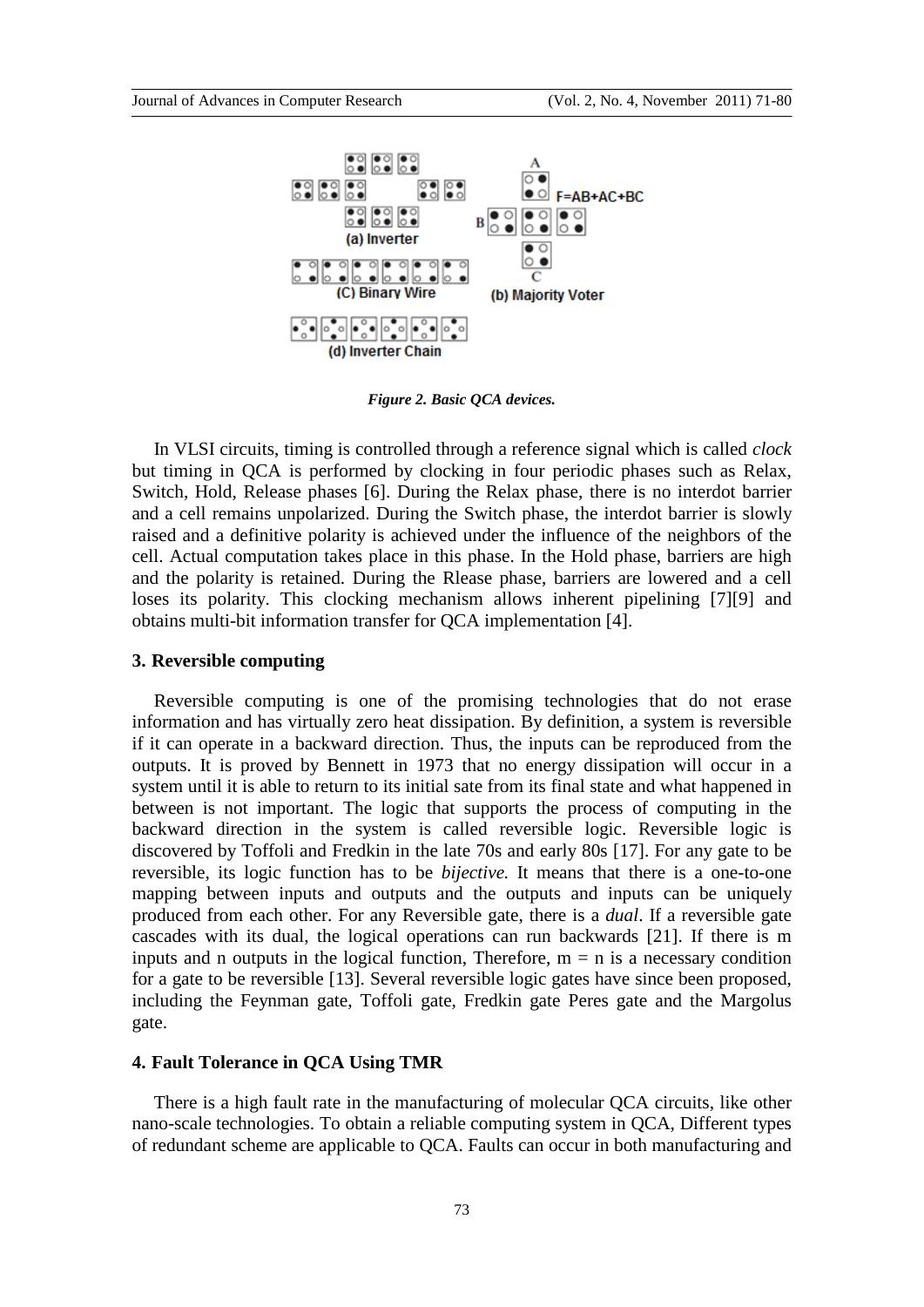operational phase. A potential fault tolerant technique in QCA must be able to tolerate both permanent manufacturing and operational fault rates.

TMR is used as a fault tolerant technique to make Reversible QCA circuits more reliable. TMR is suitable for QCA implementation because of Majority gate, which operates as a voting element and uses only five QCA cells.

## *4.1 Triple Modular Redundancy*

[15].

In [computing,](http://en.wikipedia.org/wiki/Computing) Triple Modular Redundancy, sometimes called Triple-Mode Redundancy (TMR) is a [fault-tolerant](http://en.wikipedia.org/wiki/Fault-tolerant) form of [N-modular redundancy,](http://en.wikipedia.org/w/index.php?title=N-modular_redundancy&action=edit&redlink=1) in which three systems perform a process and that result is processed by a voting system to produce a single output. If any one of the three modules fails, the other two modules can correct and mask the fault.

TMR is a widely used fault tolerant technique. It can be implemented in QCA as illustrated in Figure 3. TMRs can be cascaded to further improve the system's reliability. The TMR scheme is advantageous for QCA because the 3-input MV gate is the basic QCA devices. With fault free MV gates, every stage in the cascaded TMR system improve the signal reliability to equation (1):

$$
Rout = (Rin)3 + 3(Rin)2 (1 - Rin)
$$
 (1)

Where Rin and Rout are the reliability of the input and output signals, respectively. If  $\mathrm{Rin} > 50\%$ , then the reliability of Rout is higher than the reliability of  $\mathrm{Rin}$  in every stage of the TMR system. If the voter fails then the complete system will fail. However, in a good TMR system the voter is much more [reliable](http://en.wikipedia.org/wiki/Reliability_engineering) than the other TMR components. The reliability of a TMR system with a non-perfect MV is shown in equation (2):

$$
Rsys = R_{MV} * [(Rm)3 + 3(Rm)2 (1 - Rm)]
$$
 (2)

Where  $R_{sys}$  is the system reliability and  $R_m$  is the reliability of a module and  $R_{MV}$  is the reliability of the non- perfect MV. To improve the system reliability using TMR, it is required that  $R_{MV} > \frac{8}{9} \approx 0.8889$ . With  $R_{MV} > 0.8889$ , modules with  $R_{MV} \in$ 9  $\left(\frac{3 \text{ R}_{\text{MV}} - \sqrt{9 \text{R}_{\text{MV}}^2 - 8 \text{R}_{\text{MV}}}}{4 \text{R}}\right)$  $\frac{\sqrt{9R_{MV}^2 - 8R_{MV}}}{4R_{MV}}$ ,  $\frac{3 R_{MV} + \sqrt{9R_{MV}^2 - 8R_{MV}}}{4R_{MV}}$  $\frac{N_{\text{H}}}{4R_{\text{MV}}}$  can have improved reliability using TMR



*Figure 3. TMR system in QCA implementation*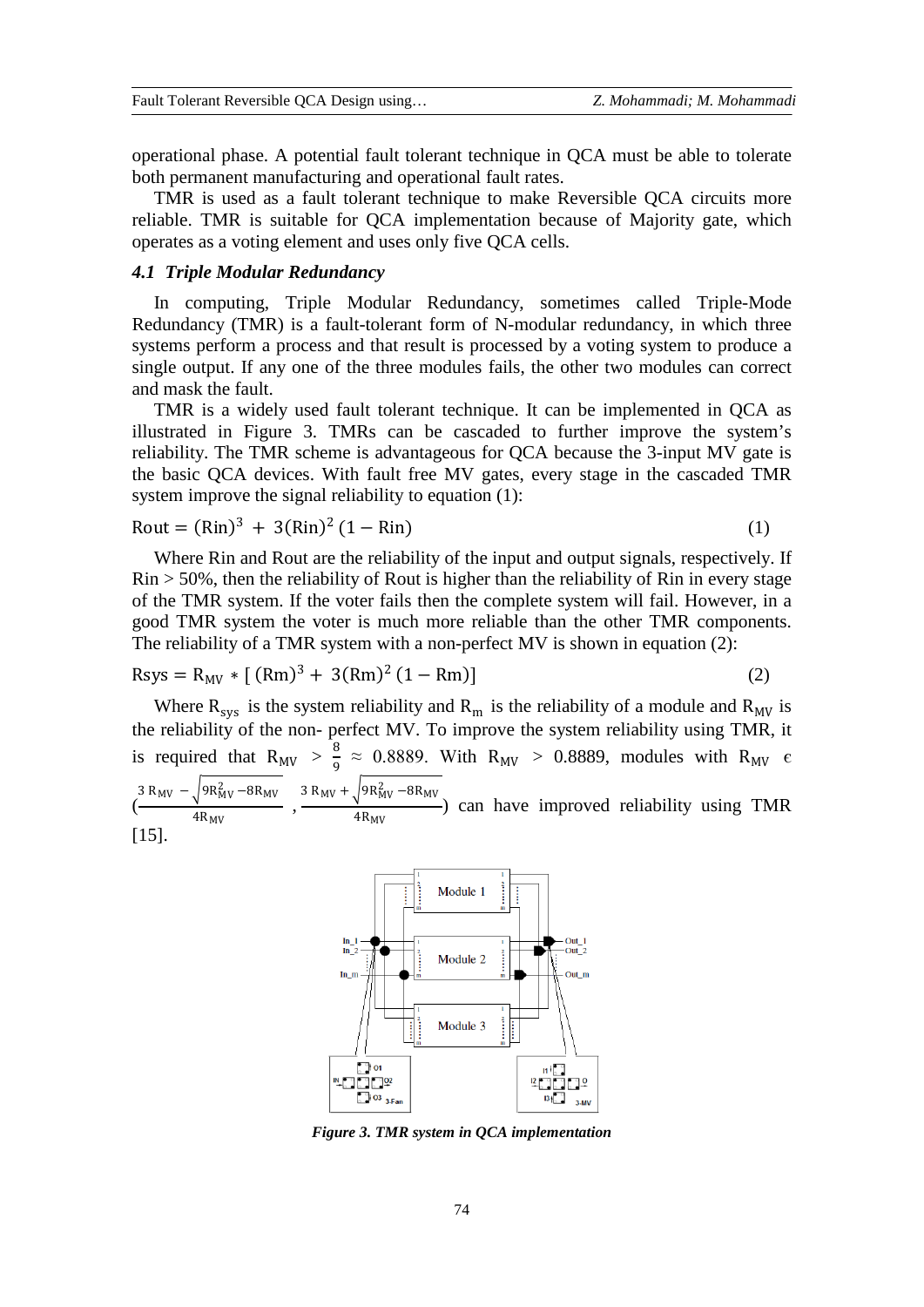Modules at the TMR model can be assumed any Reversible QCA circuits such as Reversible Full adders implemented by QCA cells. Consider TMR model is only a fault tolerant mechanism that makes the system more reliable by redundancy in hardware. If there is a single faulty module, the associated incorrect output will be masked by 3 input MV gate because of other two correct inputs. TMR is only able to mask a faulty module and no detection will occur. To detect which one of the modules is faulty, a comparator and detector circuit is proposed which is reversible and implemented by QCA cells.

#### *4.2 The Proposed Comparator Circuit Design*

As previously mentioned, TMR is only able to mask a single faulty module. To detect the faulty module, a comparator circuit consists of three XOR gates is proposed. The comparator receives three output signals which are obtained by Reversible QCA modules in per stage of the TMR system and produces 3-output signals as Error Signal12, Error Signal13 and Error Signal23, as shown in Figure 4. Error signal function is introduced as follows:

$$
ER_{ij}\begin{cases} & 0 \\ & 1 \end{cases} \qquad \begin{array}{c} M_i = M_j \\ M_i \neq M_j \end{array}
$$

If the output of FAi is equal to the output of FAj, then ERij will be "0", otherwise will be "1". Figure 4. shows a stage of the TMR system that the comparator circuit is embedded for error detection. ERij represents XOR between output signals of ith and jth module. Three XOR gates are needed to compare and identify the faulty module in the TMR system. If ERij signal is "0", none of the Mi and Mj would be a faulty module. Therefore, if all of the error signals are "0", indicates no faults occur in the circuit. If a fault occurs in one of the modules, then two error signals are certainly "1" and the faulty module is one of the modules which is common between two indexes of error signals. For example if a fault occurs in M2 in the TMR system, therefore ER13 will be "0". and both of the ER12 and ER23 signals will be "1". Since index 2 is common, the faulty module is M2.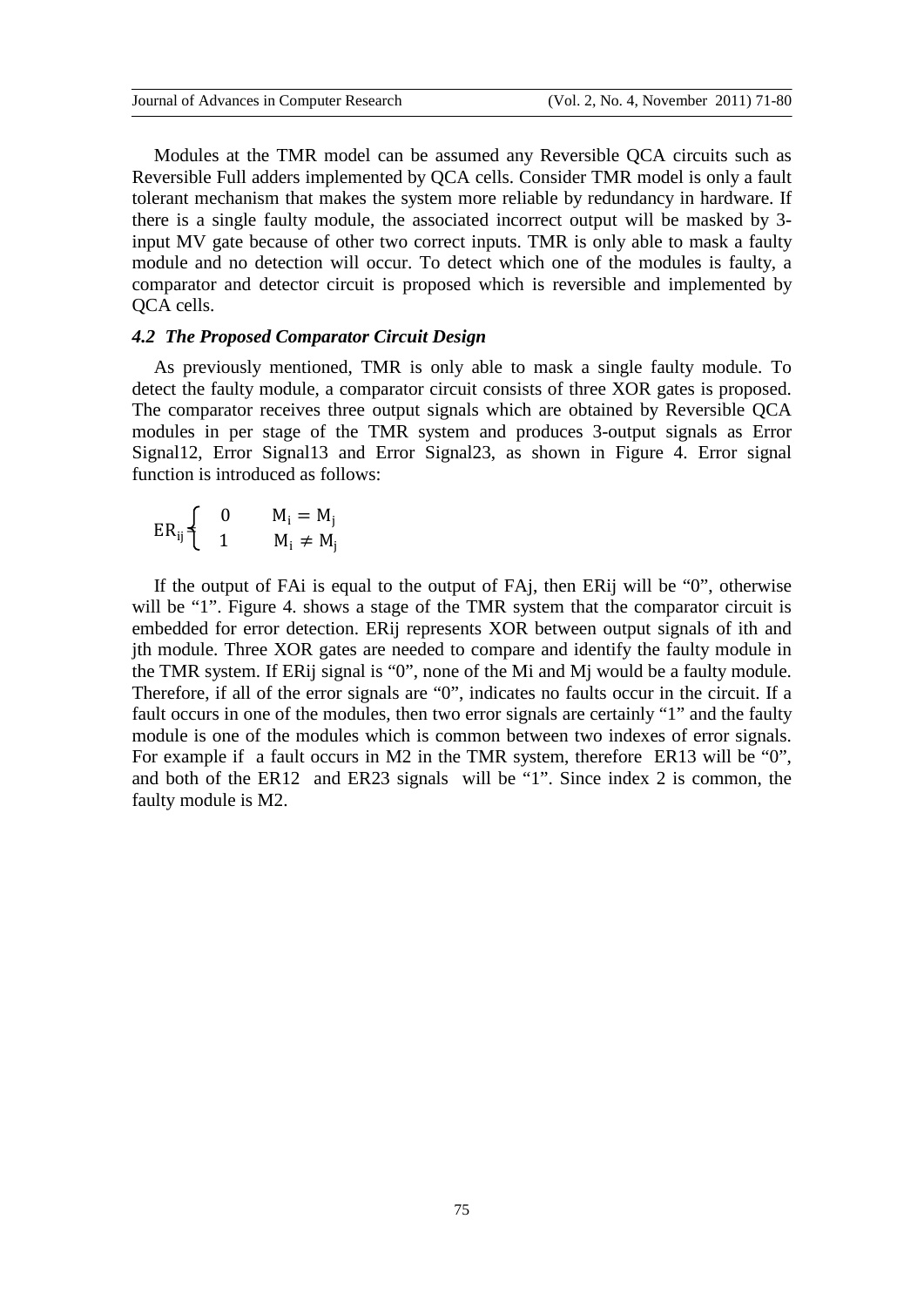

*Figure 4. Schematic diagram of the embedded comparator and detector circuit*

For our proposed comparator circuit to be reversible, the logic function has to be bijective. Thus a logic function is reversible if and only if there is a one-to-one correspondence between its inputs and outputs [17]. The fan-out of any output of a reversible logic gate is limited to one. That is, each output of a reversible logic gate can drive only one input of another gate. This limitation and the variety of reversible gates, makes the synthesis of reversible circuits more complicated than that of the irreversible ones [19].

[20] Introduces a broad concept of Don't Cares (DCs) in reversible logic circuits and quantum circuits. Don't Cares are classified into three categories: inputs, outputs, and conditions. When defining logical functions, there are inputs whose corresponding outputs are not determined. That is, the truth table of the function is not completely defined. Conventionally, these patterns are called "don't care conditions". In reversible or quantum logic circuits, there are also some inputs or outputs whose values are not important. These extra inputs or outputs are usually added to the circuit to make it reversible. These added inputs and outputs are called "constant inputs" and "garbage outputs", respectively [18].

Constant inputs are some inputs of a reversible or quantum circuit with arbitrary constant values. Constant inputs have two important roles in reversible circuits. They are necessary in reversible realization of an irreversible function. Since the values of constant inputs are considered "don't care", they can be used to synthesize a reversible function, efficiently [20]. In some reversible circuits, there are some outputs whose values are not important. Increasing the number of these garbage outputs increases the information loss of a reversible circuit [18].

It is proved that there is an optimum value for number of constant inputs to obtain a circuit with minimum quantum cost [19]. To make the logical function of the comparator circuit reversible, one constant input and one garbage output are added. It is defined R=1 and Gar output as shown in Table. 1. By Plotting the Gar expression on a Karnaugh map, it is indicated as "R3 AND X3". By adding the minimum number of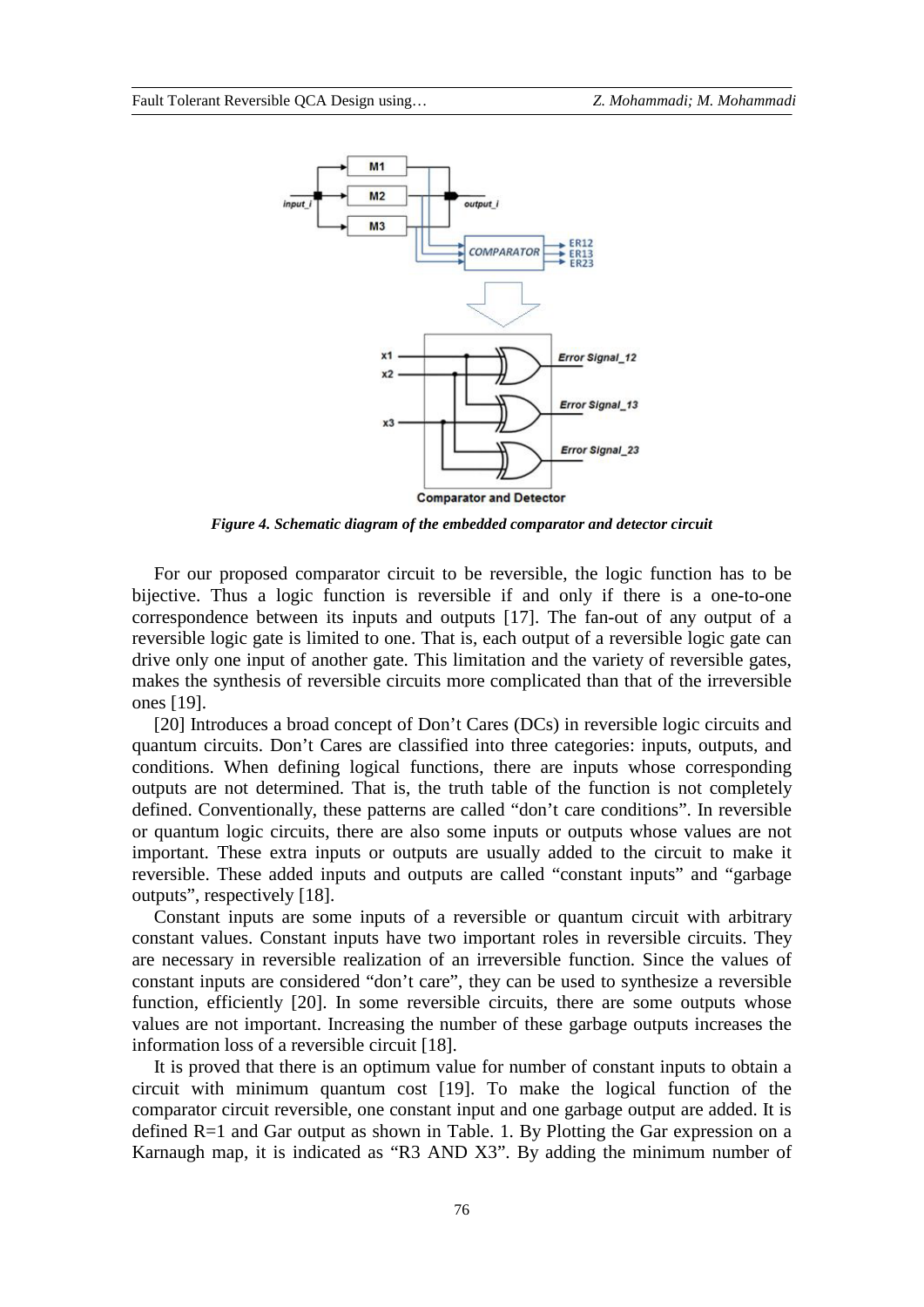input constants and garbage outputs, the proposed circuit design is synthesized efficiently.

| Constant Input |          | The main Inputs and Outputs |          |             |             | Garbage Output |     |  |
|----------------|----------|-----------------------------|----------|-------------|-------------|----------------|-----|--|
| R              | X1       | X2                          | xз       | <b>ER12</b> | <b>ER13</b> | <b>ER23</b>    | Gar |  |
| 0              | 0        | 0                           | 0        | X           | x           | x              | x   |  |
|                |          |                             |          | X           | x           | X              | x   |  |
|                |          |                             |          | x           |             |                | X   |  |
|                |          |                             |          | x           |             |                | x   |  |
|                |          |                             |          | x           |             | .              | x   |  |
|                |          |                             |          | x           |             |                | x   |  |
|                |          |                             |          | x           | x           | x              | X   |  |
|                |          |                             |          | X           | x           | X              | X   |  |
|                | $\Omega$ | $\Omega$                    | $\Omega$ | $\Omega$    | $\Omega$    | O              | O   |  |
|                |          |                             |          |             |             |                |     |  |
|                |          |                             |          |             |             |                |     |  |
|                |          |                             |          |             |             |                |     |  |
|                |          |                             |          |             |             |                |     |  |
|                |          |                             |          |             |             |                |     |  |
|                |          |                             |          |             |             |                |     |  |
|                |          |                             |          | 0           | 0           | $\bf{0}$       |     |  |

*Table. 1. The Reversible Function of the Comparator and Detector Circuit*

The Irreversible Function of the proposed Comparator Circuit

QCA implementation of the proposed comparator and error detector circuit is shown in Figure 5. The proposed comparator totally applies 9 Majority gates and one AND gate. To obtain the minimum delay in the proposed circuit, the gates are implemented in a way that the input to the output gap is minimal. Four clocking zones only are used. The number of clocking zones presents the delay between inputs and outputs. We uses the minimum number of gates and clocking zones to implement the design, therefore operating speed of the synthesized circuit is the more quick. Proposed implementation of the detector design uses the minimum number of gates and maximizes the circuit density and focuses on a layout of the circuit which is minimal in using QCA cells. Input wires passed over each other to ensure no interferences occur in the circuit. The proposed comparator and fault detector circuit is able to detect any masked faulty output in the TMR system in condition that only one of the produced outputs is faulty. The proposed comparator circuit should be implemented faultless.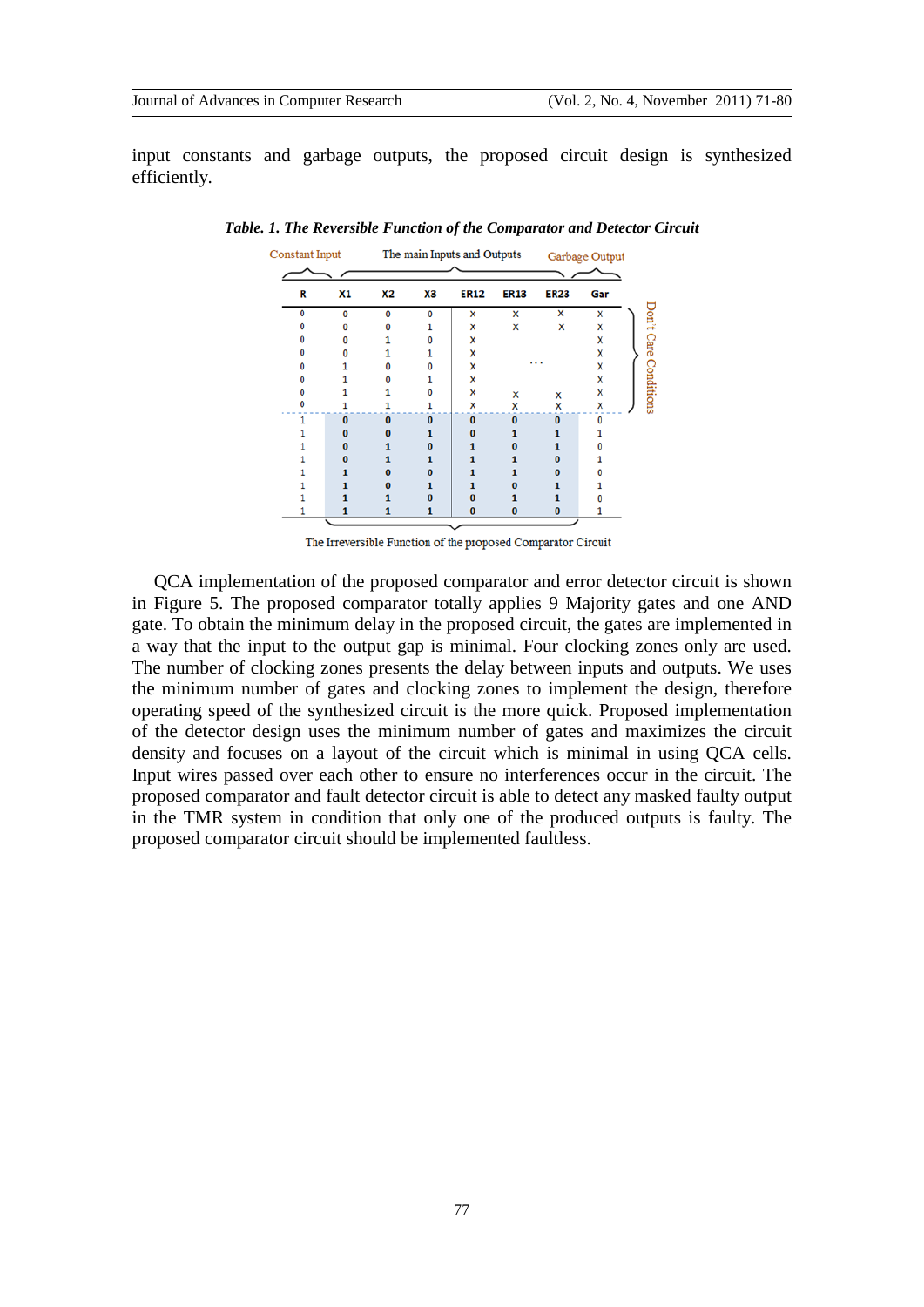

*Figure 5. QCA implementation of the comparator and fault detector circuit*

#### *4.3 Simulation Results*

QCA Designer ver.2.0.3 is used for simulation and verifying the design. Designer is able to rapidly design a QCA layout by QCA Designer which provides an extensive set of CAD tools [16]. All cells used in the simulation have size of 18nm\*18nm and Dot Diameter size of 5nm. The four phase clocking is used in QCA design and cells in the different clocking zones are represented by different colors in circuit layout. The simulation and verification result of the proposed comparator and fault detector is shown in Figure 6.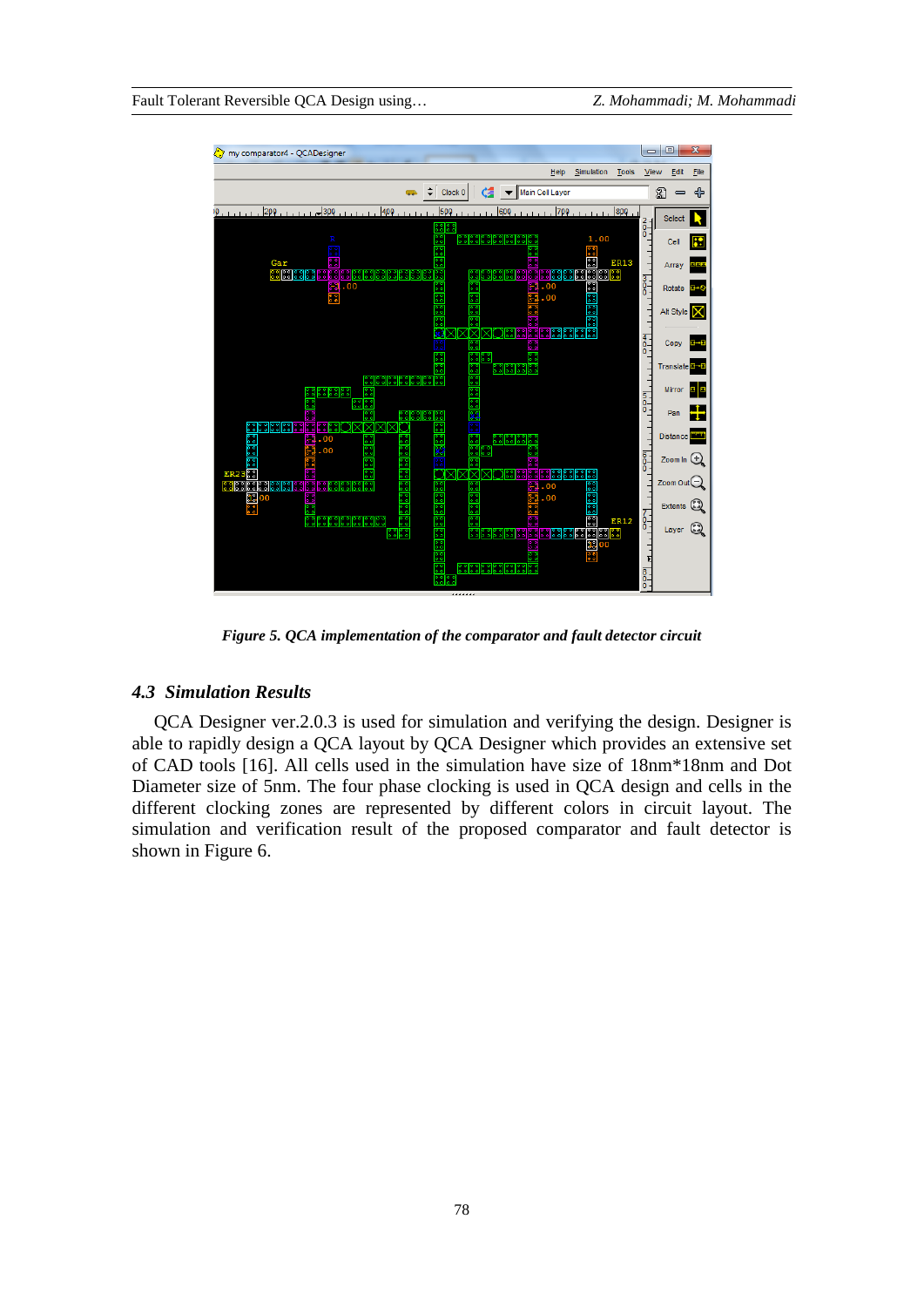

*Figure 6. The Simulation Result of the Comparator and Detector Circuit*

## **5. Conclusion**

QCA has been as an alternative for implementing Reversible computations in the recent years. On the other hand there is a quite high fault rate in nano technology. In this paper a fault tolerant model of QCA circuits is developed by redundancy in hardware. TMR model which is suitable for QCA implementation is able to mask the defective output of a single faulty module. To detect the faulty module, a Reversible comparator and fault detector circuit consists of three XOR gates is proposed. Proposed QCA implementation of the detector circuit uses the minimum number of gates and clocking zones and maximizes the circuit density and focuses on a layout of the circuit which is minimal in using QCA cells. The proposed Reversible circuit is optimal in occupied rectangular area, the number of gates, and the number of clocking zones.

#### **6. References**

- [1] R. Landauer, "Irreversibility and Heat Generation in the Computing Process", IBM Journal of Research and Development, vol. 5, pp. 183–191, 1961.
- [2] P. Tougaw and C. Lent, "Logical devices implemented using quantum cellular automata," J. Appl. Phys., vol. 75, no. 3, pp. 1818–1825, Nov. 1994.
- [3] C. S. Lent et al., "Quantum cellular automata", Nanotechnology, vol. 4 pp. 49-57, 1993.
- [4] X. Ma, J. Huang, C. Metra, and F. Lombardi, "Reversible and testable circuits for molecular QCA design," Northeastern University, ECE Department," Internal report, 2007.
- [5] R. Compano, L. Molenkamp and D.J. Paul, "Technology Roadmap for Nanoelectroincs",
- [6] European Commission IST programme, Future and Emerging Technologies, 2000.
- [7] K. Hennessy and C.S. Lent, "Clocking of Molecular Quantum-Dot Cellular Automata", Journal of Vaccum Science and Technology, vol. 19(5), pp. 1752–1755, 2001.
- [8] A. O. Orlov, I. Amlani, G. H. Bernstein, C. S. Lent, and G. L. Snider, "Realization of a functional cell for quantum-dot cellular automata," Science, vol. 277, pp. 928–930, 1997.
- [9] S. Muroga, "Threshold Logic and its Applications", Wiley Interscience, New York, 1971.
- [10] K. Walus, G.A. Jullien and V.S. Dimitrov, "Computer arithmetic Structures for Quantum Cellular Automata", Proceedings of Asimolar Conference, 2003.